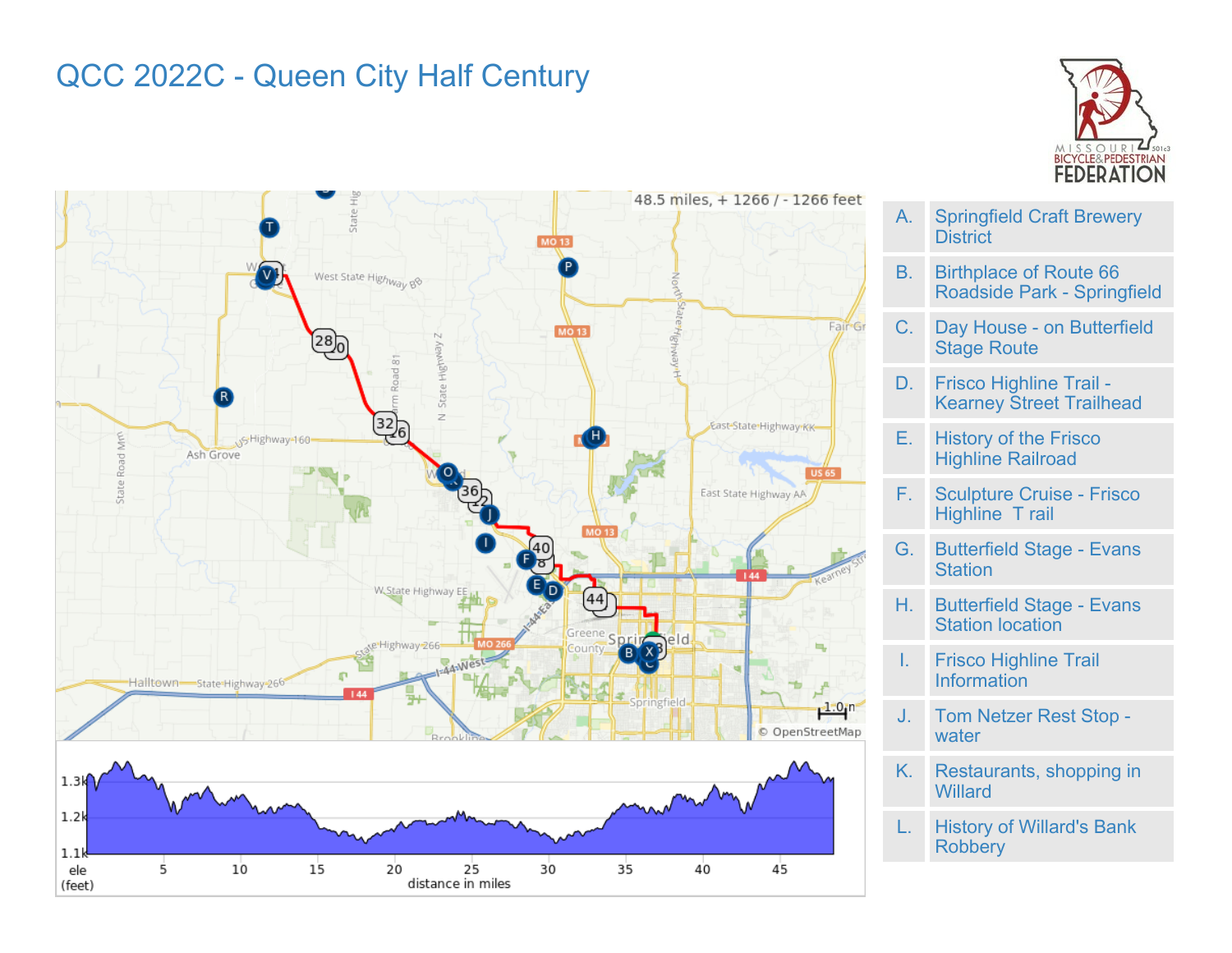| M.             | <b>Frisco Bike Shop</b>                                                                                |
|----------------|--------------------------------------------------------------------------------------------------------|
| N.             | <b>Willard Trailhead - Frisco</b><br><b>Highline Trail</b>                                             |
| O.             | QCC 2022 REST STOP                                                                                     |
| Р.             | <b>Molloy's Station</b>                                                                                |
| Q.             | <b>Butterfield Stage - Smith's</b><br><b>Station</b>                                                   |
| $\overline{R}$ | <b>Nathan Boone Homestead</b><br><b>State Historic Site</b>                                            |
| $S_{1}$        | <b>Graydon Springs Frisco</b><br><b>Station</b>                                                        |
| Τ.             | <b>7Cs Winery/Camping</b>                                                                              |
| U.             | <b>Dollar General, Walnut</b><br>Grove                                                                 |
| V.             | <b>Mays Mart - Walnut Grove</b>                                                                        |
| W.             | 1932 marker for Butterfield<br><b>Stage Stop - Site of General</b><br><b>Nicholas Smith's Tavern -</b> |
| $\mathsf{X}$   | <b>History Museum on the</b><br><b>Square</b>                                                          |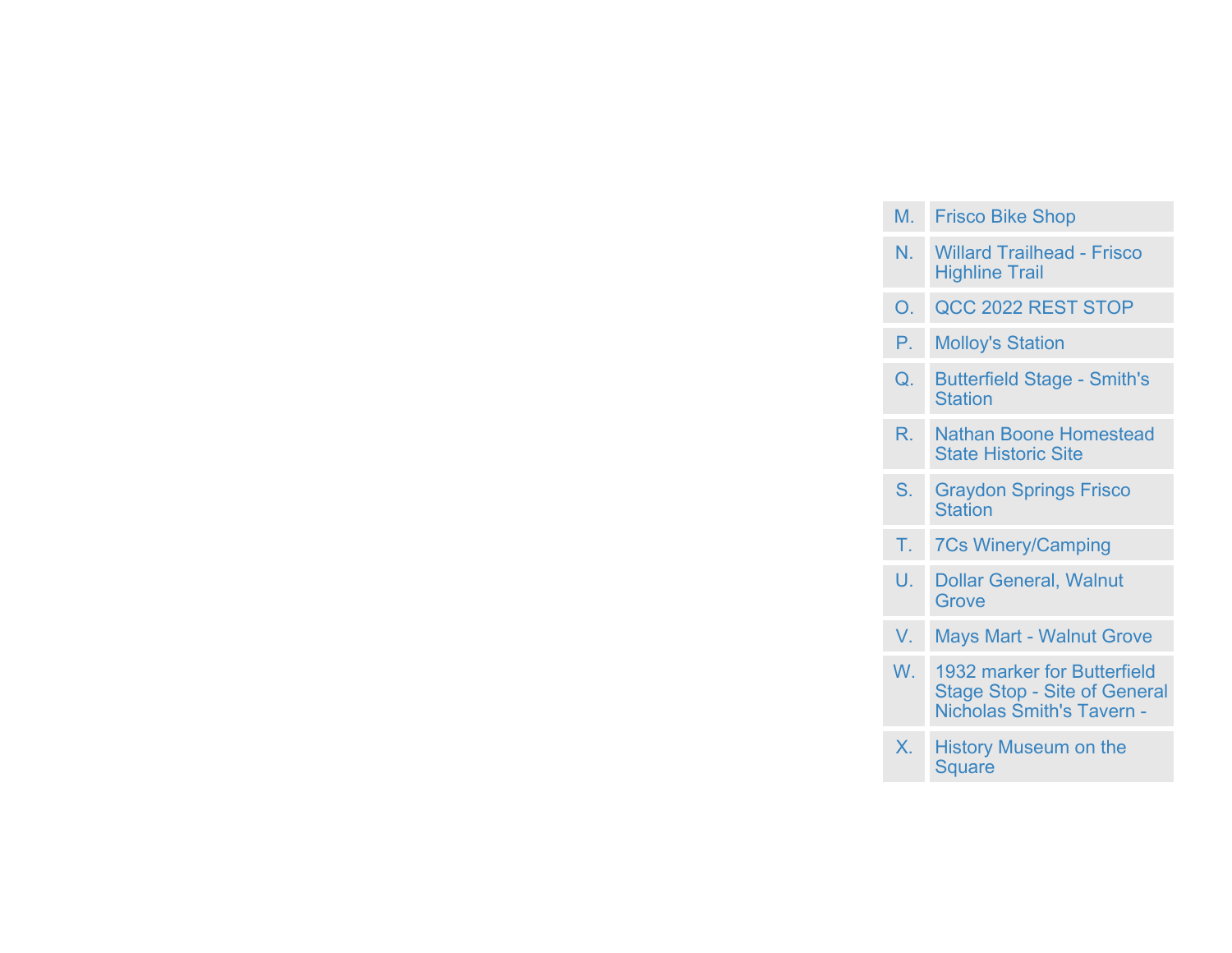## QCC 2022C - Queen City Half Century

| <b>Dist</b> | Prev | Type | <b>Note</b>                           |
|-------------|------|------|---------------------------------------|
| 0.0         | 0.0  |      | R onto S Jefferson<br>Ave             |
| 0.1         | 0.0  |      | L onto E Walnut St                    |
| 0.2         | 0.2  |      | L onto S Kimbrough<br>Ave             |
| 0.5         | 0.2  |      | Continue onto N<br><b>Benton Ave</b>  |
| 1.9         | 1.4  |      | L onto E Commercial<br>St             |
| 2.3         | 0.4  |      | R onto N Lyon Ave                     |
| 2.6         | 0.3  |      | L onto W Atlantic St                  |
| 4.3         | 1.8  |      | R onto N Clifton Ave                  |
| 4.6         | 0.2  |      | L onto W High St                      |
| 4.7         | 0.1  |      | R onto N Fulbright<br>Ave             |
| 5.5         | 0.8  |      | L onto W Farm Rd<br>112/W Melville Rd |

## 5.5 miles. +142/-237 feet

\_\_\_\_\_\_\_\_\_\_\_\_\_\_\_\_\_\_\_\_\_\_\_\_\_\_\_\_\_\_\_\_

 $\mathbf{I}$ 

 $\sim$   $\sim$ 

| <b>Dist</b> | Prev | <b>Type</b> | <b>Note</b>                                                                                                                                  |
|-------------|------|-------------|----------------------------------------------------------------------------------------------------------------------------------------------|
| 20.9        | 3.7  |             | Continue onto Frisco<br><b>Highline Trail</b>                                                                                                |
| 23.5        | 26   |             | L onto East Main<br>Street, MO BB                                                                                                            |
| 24.2        | 0.7  |             | L onto South<br><b>Washington Street,</b><br>123                                                                                             |
| 24.3        | 0.0  | ብ           | <b>TURNAROUND</b><br><b>POINT at MAYS</b><br><b>MART</b><br><b>CONVENIENCE</b><br><b>STORE in WALNUT</b><br>GROVE, for 49 mile<br>round trip |
| 24.3        | 0.0  | - ନ         | Make a U-turn onto<br>South Washington<br>Street, 123                                                                                        |
| 24.3        | 0.0  |             | R onto East Main<br>Street, MO BB                                                                                                            |
| 25.0        | 0.7  |             | R onto Frisco<br>Highline Trail                                                                                                              |

| <b>Dist</b>                   | Prev | Type | <b>Note</b>                                               |  |
|-------------------------------|------|------|-----------------------------------------------------------|--|
| 5.6                           | 0.1  |      | R onto Farm Rd<br>127/W Melville Rd                       |  |
| 5.8                           | 0.2  |      | L onto W Farm Rd<br>112/W Norton Rd                       |  |
| 6.9                           | 1.1  |      | Continue onto Co Rd<br>125                                |  |
| 6.9                           | 0.1  |      | Continue onto N<br>Farm Rd 125                            |  |
| 7.3                           | 0.4  |      | Continue onto W<br>Farm Rd 106                            |  |
| 8.0                           | 0.7  |      | Continue straight<br>onto N Farm Rd<br>123/N Westgate Ave |  |
| 9.0                           | 1.0  |      | L onto W Farm Rd 94                                       |  |
| 11.0                          | 2.0  |      | R onto Frisco<br><b>Highline Trail</b>                    |  |
| 15.5                          | 4.5  |      | Continue onto Frisco<br><b>Highline Trail</b>             |  |
| 17.1                          | 1.6  |      | Continue onto Frisco<br><b>Highline Trail</b>             |  |
| 11.7 miles.<br>+234/-328 feet |      |      |                                                           |  |

| Dist | Prev | <b>Type</b> | <b>Note</b>                                   |
|------|------|-------------|-----------------------------------------------|
| 27.7 | 26   |             | Continue onto Frisco<br><b>Highline Trail</b> |
| 31.4 | 3.7  |             | Continue onto Frisco<br><b>Highline Trail</b> |
| 33.0 | 1.6  |             | Continue onto Frisco<br><b>Highline Trail</b> |
| 37.2 | 4.1  |             | Keep L onto Frisco<br><b>Highline Trail</b>   |
| 37.6 | 0.4  |             | L onto Farm Road 94,<br><b>FR 94</b>          |
| 38.7 | 1.1  |             | Slight R onto W Farm<br>Road 94               |
| 39.5 | 0.8  |             | R onto N Farm Road<br>123                     |
| 40.5 | 1.0  |             | Continue onto W<br>Farm Rd 106                |
| 41.2 | 0.7  |             | Continue onto N<br>Farm Rd 125                |
| 41.6 | 0.4  |             | Continue onto Co Rd<br>125                    |

16.6 miles. +397/-302 feet

7.9 miles. +99/-78 feet